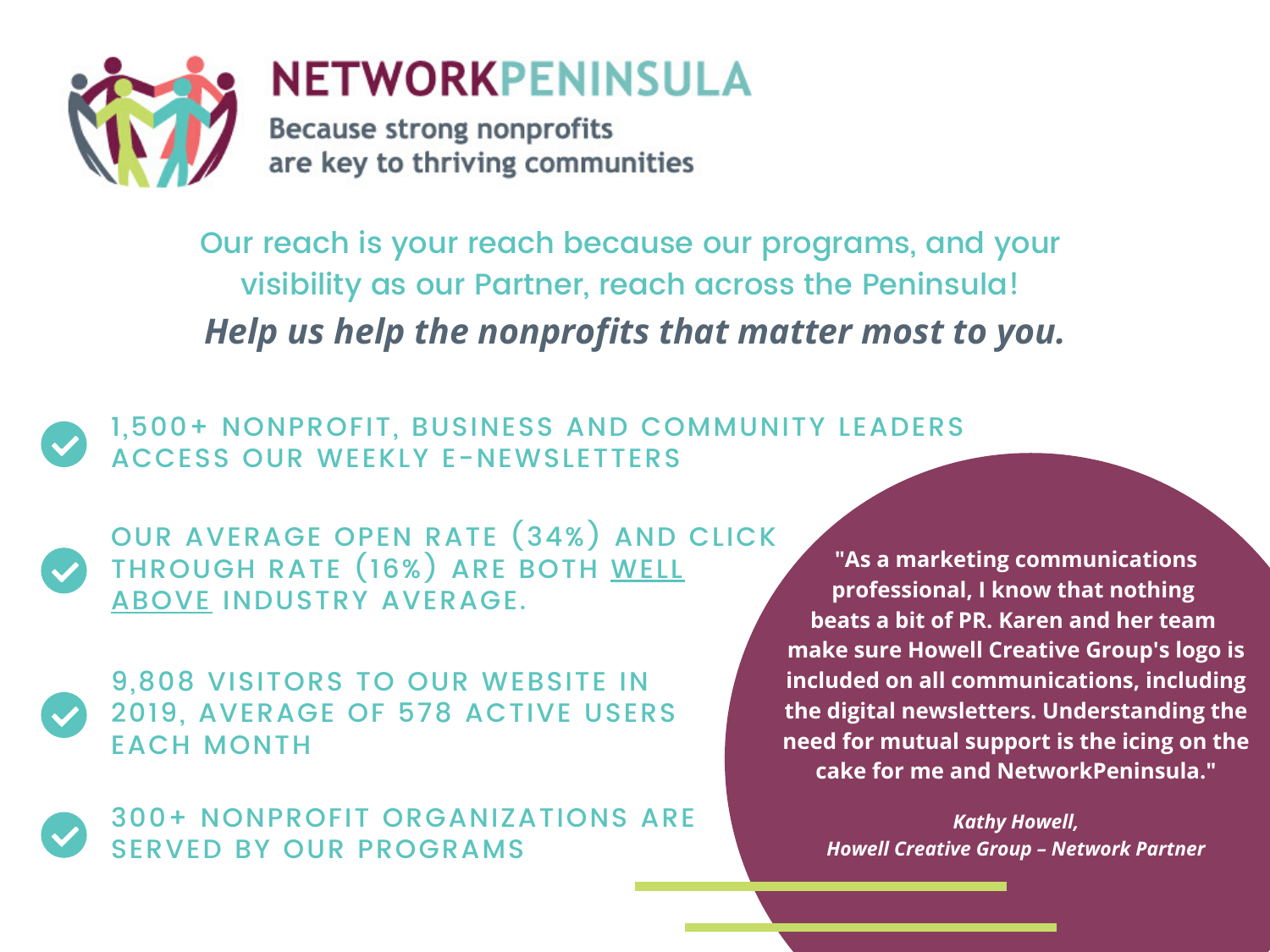# **Business Partnership Opportunities**



|                                                                                                                                                                                                                                                                                                                                                                                                                                                                                                                                                                                          | <b>Network</b> | <b>Featured</b> | <b>Executive</b> |
|------------------------------------------------------------------------------------------------------------------------------------------------------------------------------------------------------------------------------------------------------------------------------------------------------------------------------------------------------------------------------------------------------------------------------------------------------------------------------------------------------------------------------------------------------------------------------------------|----------------|-----------------|------------------|
|                                                                                                                                                                                                                                                                                                                                                                                                                                                                                                                                                                                          | <b>Partner</b> | <b>Partner</b>  | <b>Partner</b>   |
|                                                                                                                                                                                                                                                                                                                                                                                                                                                                                                                                                                                          | \$250/year     | \$500/year      | \$1,500/year     |
| • Welcome as Newest Partner in Weekly E-Newsletters accessed by 1,000+<br>Peninsula nonprofits, individuals, businesses, civic/faith-based groups.<br>• Company's service projects highlighted in weekly E-Newsletters.<br>• Company logo with website link in every edition of weekly E-Newsletters.<br>• Company listing on Partner page with link to your website.<br>• *NEW: Spotlight feature in weekly Nonprofit E-Source and weekly<br>Community E-Newsletters, with description, logo, and website link.<br>• Welcome on our Facebook page, and recognition throughout the year. | <b>NAME</b>    | <b>LOGO</b>     | <b>LOGO</b>      |
| • Permanent box featured in Weekly E-Newsletters, for 1 year.                                                                                                                                                                                                                                                                                                                                                                                                                                                                                                                            |                |                 |                  |
| • Company logo on signage displayed at Annual Impact Forum.<br>• Complimentary registration to Annual Impact Forum.                                                                                                                                                                                                                                                                                                                                                                                                                                                                      | <b>1 SEAT</b>  | 2 SEATS         | <b>3 SEATS</b>   |
| • Company listing in Event Program at Annual Impact Forum.                                                                                                                                                                                                                                                                                                                                                                                                                                                                                                                               |                |                 |                  |
| • Company logo in Event Program at Annual Impact Forum.                                                                                                                                                                                                                                                                                                                                                                                                                                                                                                                                  |                |                 |                  |
| • Company Ad (1/2 page) in Event Program at Annual Impact Forum.                                                                                                                                                                                                                                                                                                                                                                                                                                                                                                                         |                |                 |                  |
| • Designated Table at Impact Forum, special recognition in Event Program.                                                                                                                                                                                                                                                                                                                                                                                                                                                                                                                |                |                 |                  |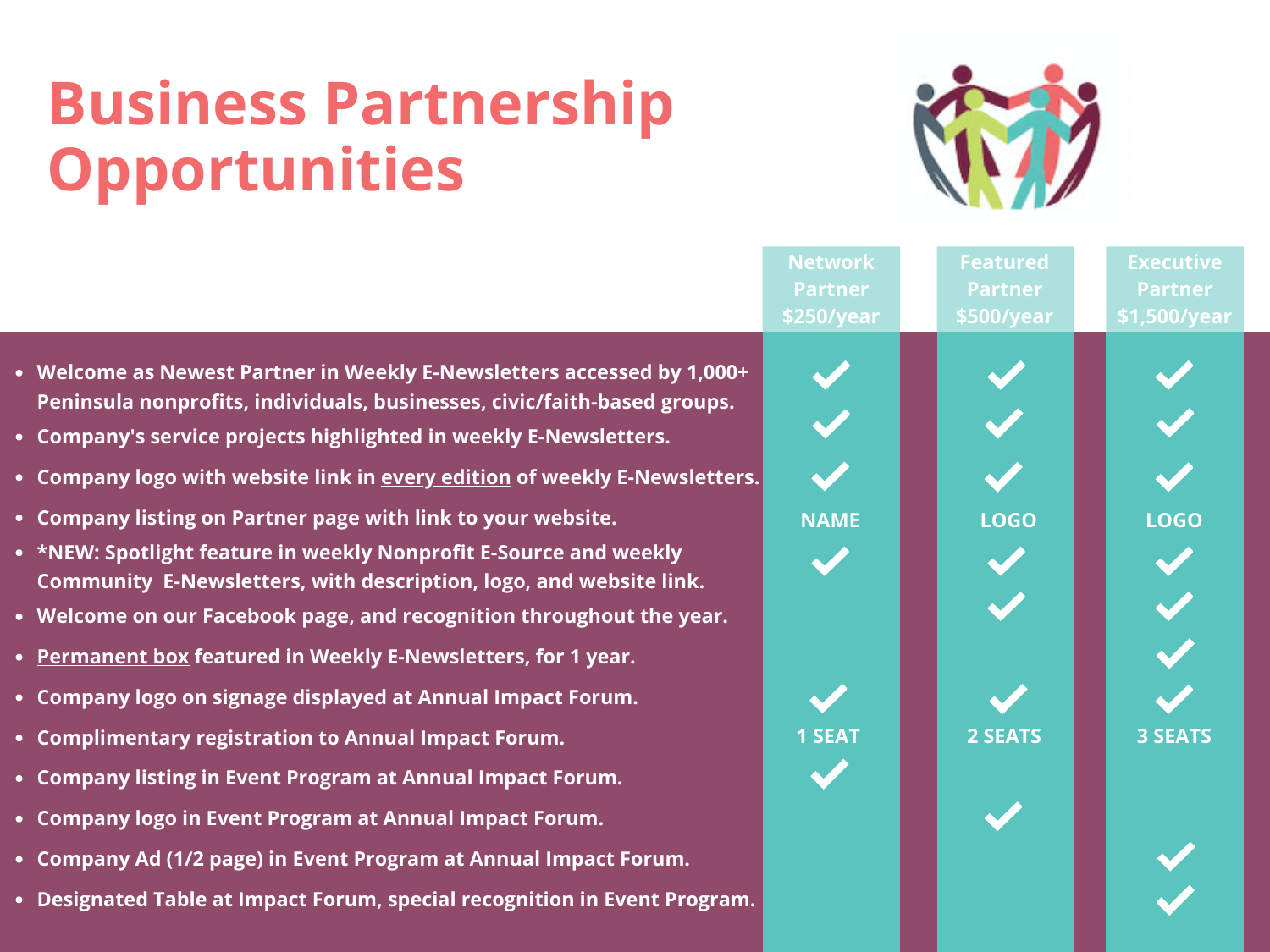# **NEW! Preferred Provider Network**

**WIN-WIN! Help us support our nonprofit sector with deep discounts to help them continue the valuable work they do while also bringing customers through your doors and receiving even more visibility for your company via our social media, website, weekly E-Newsletters, and more!**

### INTRODUCTORY RATE: \$250/YEAR\*

**Welcome as newest Preferred Provider in Weekly E-Newsletters accessed by 1,000+ nonprofits, individuals, businesses, and civic & faith-based groups across the Peninsula. Includes a short description of your business & link to your website.**

**Company logo with website link in every edition of Weekly E-Newsletters.**

**Spotlight feature in weekly Nonprofit E-Source in Weekly E-Newsletters.**



**Complimentary registration to Annual Impact Forum.**



**Company listing in Event Program at Annual Impact Forum.**



**Company logo and listing in online PPN Directory, by service category, with link to your website, and detailed information about the products/services you can offer our nonprofit members\*, plus contact information for them to reach out and learn more.**



**Company listing on our Partner Page, with distinction as also being a member of our Preferred Provider Network.**

**\*MUST INCLUDE A DISCOUNT THAT IS OVER AND ABOVE ANY DISCOUNTS YOU ALREADY OFFER NONPROFIT ORGANIZATIONS.** *This is an advertising opportunity and should not be considered as a charitable deduction.*